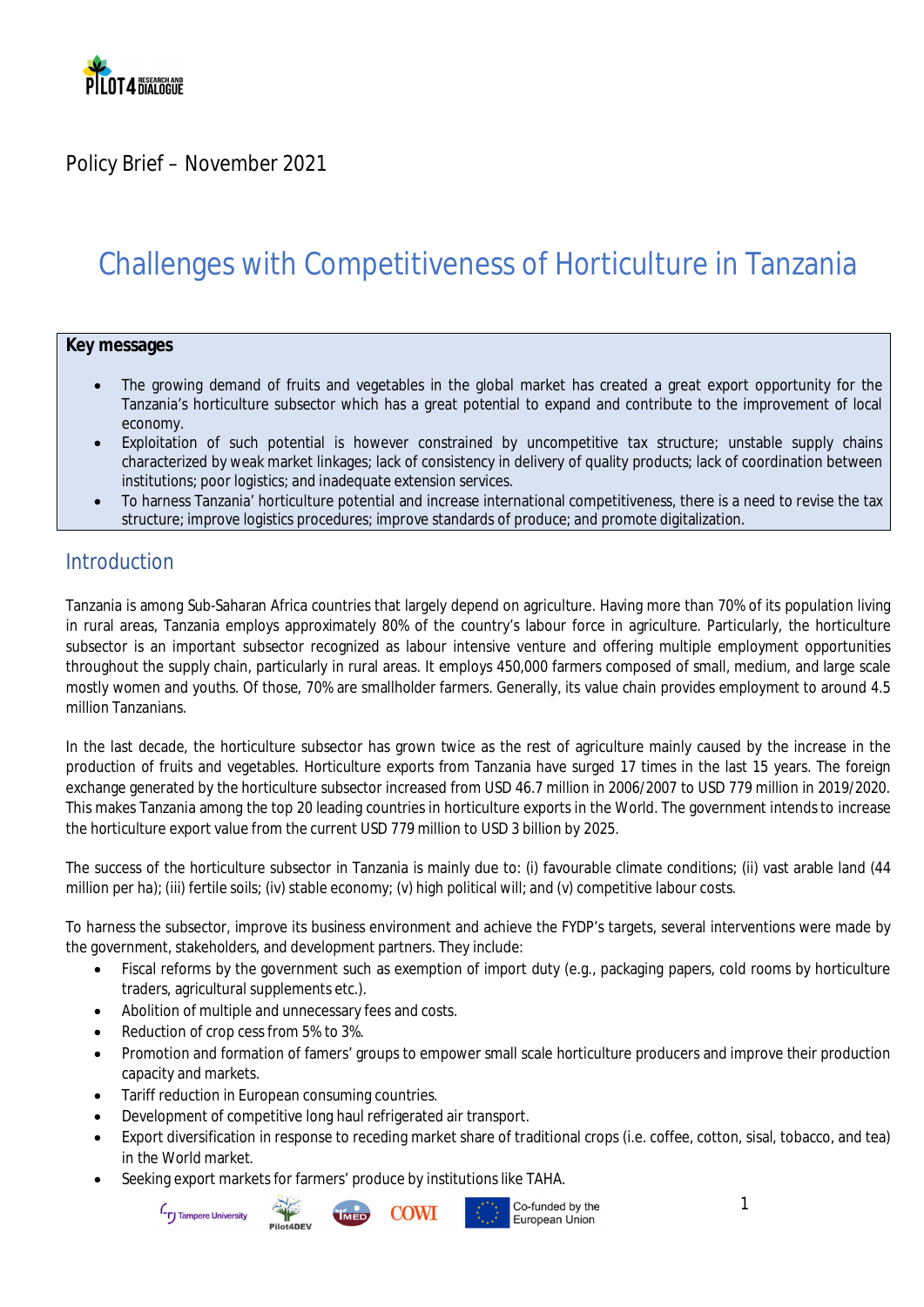

- Training on better farming and storage techniques to keep the sector attractive and competitive.
- Drafting of the Tanzania Horticulture Development Strategy (202-2021).
- Horticulture Development projects by USAID, Dutch government, World Bank, European Union, BEST-Dialogue.
- Regional projects on standards and compliance.
- Due to its significance in the local economy, the horticulture subsector has been identified as one of the priority commodity value chains in the ASDP II.

Despite the success of the horticulture subsector, the annual horticultural exports account for less than 10% of the total volume produced. Fruits and vegetables can be a source of higher export earnings, and thus, advocacy for strengthening Tanzania's export competitiveness in the horticulture subsector is crucial.

The demand for fruits and vegetables is continuously increasing in the export markets due to changing consumer preferences. For example, in 2020, global horticulture exports increased to USD 124 billion. However, the Tanzania's share in the World export for horticulture was only 0.6%. Moreover, it is estimated that the demand for fresh fruits and vegetables is expected to reach 600 million tons and 550 million tons respectively by 2022.

Looking at the size and growing demand of horticulture exports in the World market, there is a great potential for increasing exports of premium quality horticultural produce from Tanzania. Expansion of Tanzania's horticulture share in overseas export markets is crucial for further development of the country's agricultural sector. However, it is an established fact that the Tanzania's horticulture subsector is underperforming, and this needs attention of policy makers.

Consequently, this policy brief examines key bottlenecks that hinder Tanzania in achieving her full potential of the horticulture subsector in the export market. This is achieved by analysing secondary data, reports, and previous research. Information was sought from NBS, TAHA, SAGCOT, MoFP, MoA, and BOT. Apart from that, a survey of horticulture stakeholders was made in the regions of Arusha, Iringa, Dar es salaam, Mwanza and Dodoma.

#### Main Challenges

- Inadequate availability of reliable and effective transport networks from farm gates to the export gates (i.e., airports and seaports).
- Ineffective trade logistics of horticultural products from the farms to the point of exist.
- Long trade logistics procedures including prolonged time consumed in check points and weigh bridges, and slow custom clearance.
- Inadequate specific cargo freighter for horticultural products and limited cargo storage facilities.
- Uncompetitive tax structure especially for export produce such as fire levy and radiation fee which are not charged by other competitive countries.
- Difficulty and bureaucracy in accessing land especially for foreign investors.
- There are only two testing laboratories used in Tanzania (i.e., Mikocheni and SUA Lab). These labs are not internationally accredited and often produce inaccurate results.
- Limited market strategy and information gaps.
- Limited knowledge on international standards especially by small scale farmers.
- Inadequate harmonization of different institutions that deal with the horticulture subsector.
- Inadequate digitalization of the marketing channels.
- Inadequate irrigation schemes for smallholder producers to cater for the demanding horticulture crops which require irrigation throughout the year.
- Post-harvest loss occurring due to poor handling techniques, limited packaging facilities, poor transport, poor storage facilities and market processing.
- The horticulture subsector is extremely technical and hence requires a lot of technical knowledge to enhance productivity and quality for export purposes. However, extension and advisory services are not adequately available.
- Inadequate availability of inputs such as fertilizers and credit facilities.







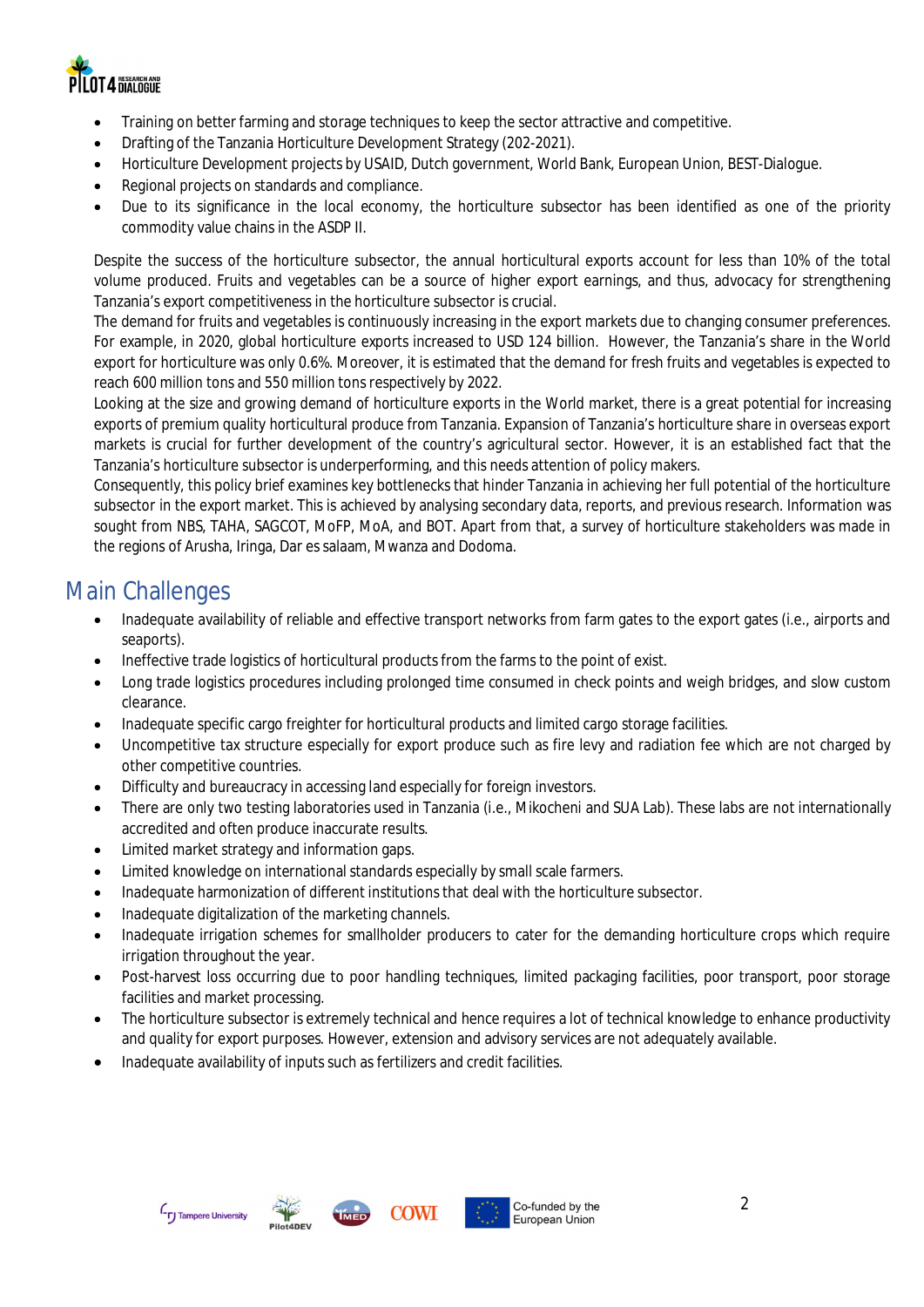

## Tanzanian Horticulture Exporters Prefer Kenya as a Gateway

- Many exporters in Tanzania use Nairobi as a gateway for horticulture exports because of the absence of BDS as well as supportive policies prevailing in ports (i.e. KIA, JNIA, and Tanga harbor) and high export tariffs charged by local authorities. Hence, Kenya is cheaper than Tanzania. Tanzanian smallholder producers are therefore delinked from lucrative market opportunities due to the market distortions.
- This shows undesirable mismatch between horticulture production in Tanzania and official exports from the country. This mismatch has created a huge loss on the part of Tanzania in terms of lost employment opportunities, lost income and more so fact that international statistics on production and exports are distorted. These can be eliminated by improving business environment in the horticulture subsector and enhance its competitiveness.

#### Important Statistics

- More than 50% of horticulture produce is lost after production (40% in domestic market and 10% in the export market).
- 66% of small-scale horticulture producers surveyed have not received any form of training on horticulture.
- Loans to the agricultural sector amounted to only 10.4% of the total loans to the private sector in the Financial Year 2019/2020.
- There are 7,000 extension officers countrywide while the required level is 15,082.
- Only 10% of small-scale producers surveyed use irrigation schemes in horticulture production.
- Irrigated land is about 2.7% of land cultivated.
- Horticulture exporters still rely on traditional export for 50% of export value.
- 20% of the horticulture production in Iringa region is wasted due to lack of processing facilities.

#### Enhancing horticulture Export Competitiveness: Lessons from Kenya

In Kenya, the horticulture subsector has grown in the last decade to become a major foreign exchange earner. Currently, the horticulture is the fastest growing agriculture subsector and is ranked third in terms of foreign exchange earnings from exports. As of 2020, Kenya earned roughly 1.4 billion U.S. dollars, with the export of fresh horticultural products.

In order to improve margins, Kenya has focused on enhancing production efficiency and diversifying to other non-traditional export markets such as the Middle East, China, Japan, Australia and New Zealand. It also sought to maintain competitive advantage by focusing on products that have higher standards, SPS and others, by increasing variety and product differentiation, and by shipping direct to the major supermarket chains. This meant introducing a wide range of chilled, prepared food products and a diversity of fruits and vegetables. It also meant exporting vegetables as higher value products including mixed salads and cut vegetables for stir-fry mixes. This value-added processing contrasts with fruits, fresh vegetables, and cut-flower export sectors, which have relatively little processing other than grading, packing, and labelling. This resulted in a change from trading operations to integrated food processing that required investments in facilities and systems to produce higher value pre-packed produce. The airfreight infrastructure at Jomo Kenyatta International Airport (JKIA) is instrumental in facilitating high volume of export of fresh fruits and vegetables from Kenya. The Cargo Apron at JKIA has now been expanded to accommodate eight (8) wide-bodied

aircrafts at any one time. Additionally, there are five (5) transit sheds equipped with state-of-the-art cold rooms with a capacity of approximately 1,000,000 tons of cargo annually. Kenya Aviation Authority (KAA) who manages all airports in Kenya has also expanded roads, improved the lighting, water and sewerage systems and provided adequate parking facilities at JKIA.

**Key Lessons for Tanzania**:

- A need to improve on production efficiency in order to maximize revenue for both farmers and the country.
- A need for market diversification to other parts of the World other than EU countries where Tanzania currently targets.
- The importance of value addition of horticultural products to expand international markets.
- A need to reduce export tariffs in order to enhance Tanzania's international competitiveness.